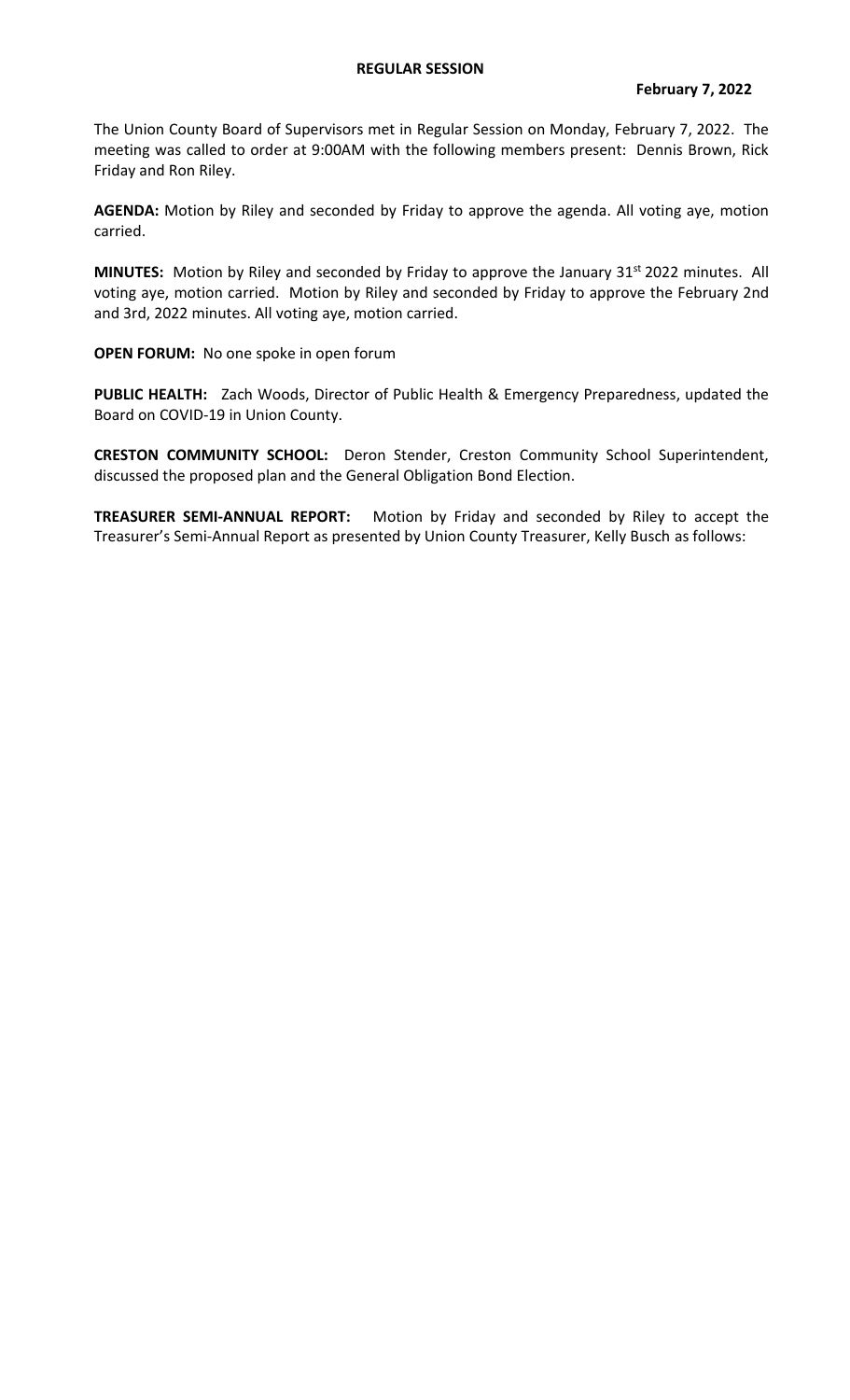|                                                                   |                                   |                            |                            |                            | Change in                |                            |                        |
|-------------------------------------------------------------------|-----------------------------------|----------------------------|----------------------------|----------------------------|--------------------------|----------------------------|------------------------|
|                                                                   | Beg Treas Balance                 | <b>Total Revenue</b>       | Bal + Rev                  | <b>Total Expenses</b>      | Out                      | <b>Ending Bal</b>          | Outstanding            |
| 0001 - GENERAL BASIC FUND<br>0002 - GENERAL SUPPLEMENTAL          | 1,067,342.02<br>209,202.66        | 1,626,925.49<br>760,347.15 | 2,694,267.51<br>969,549.81 | 1,551,078.88<br>793,423.25 | $-91,676.60$<br>1,552.78 | 1,051,512.03<br>177,679.34 | 90,663.09<br>10,241.07 |
| 0003 - GENERAL OTHER                                              | 1,188,835.50                      | 235.85                     | 1,189,071.35               | 0                          | 0                        | 1,189,071.35               | 0                      |
| 0004 - LAW ENFORCEMENT CENTERZ                                    | $\mathbf 0$                       | 0                          | $\mathbf 0$                | 0                          | $\Omega$                 | 0                          | 0                      |
| 0010 - MH-DD SERVICES FUND                                        | 13,533.74                         | 147,309.37                 | 160,843.11                 | 140,420.00                 | $-8,580.00$              | 11,843.11                  | 0                      |
| 0011 - RURAL SERVICES BASIC                                       | 358,081.40                        | 768,157.87                 | 1,126,239.27               | 679,784.76                 | $-4,336.71$              | 442,117.80                 | 9,945.56               |
| 0013 - CHARITABLE/EDUCATIONAL                                     | 0                                 | 0                          | 0                          | 0                          | 0                        | 0                          | 0                      |
| 0020 - SECONDARY ROAD FUND                                        | 2,615,994.09                      | 2,356,754.36               | 4,972,748.45               | 2,293,104.49               | $-26,803.91$             | 2,652,840.05               | 61,157.38              |
| 0022 - FLOOD & EROSION                                            | 55,147.49                         | 0                          | 55,147.49                  | 0                          | 0                        | 55,147.49                  | 0                      |
| 0023 - REAP PROGRAM                                               | 121,572.53                        | 13,850.47                  | 135,423.00                 | 135,000.00                 | 0                        | 423                        | 0                      |
| 0024 - CO RECORDER RECORD MGMT FN                                 | 20,785.28                         | 1,451.43                   | 22,236.71                  | 8,420.00                   | 0                        | 13,816.71                  | 0                      |
| 0025 - CO RECORDER ET FUND                                        | 0                                 | 0                          | 0                          | 0                          | 0                        | 0                          | $\Omega$               |
| 0027 - CONSERVATION TRUST                                         | 22,744.13                         | 79,937.50                  | 102,681.63                 | 51,345.48                  | 0                        | 51,336.15                  | 0                      |
| 0050 - COMMISSARY FUND                                            | 4,924.04                          | 0                          | 4,924.04                   | 0                          | 0                        | 4,924.04                   | 0                      |
| 0051 - INMATE MEDICAL FUND                                        | 98,155.67                         | 0                          | 98,155.67                  | 15,898.61                  | 852.4                    | 83,109.46                  | 2,551.00               |
| 1500 - CONSERVATION DEPRECIATION<br><b>FUND</b>                   | 18,997.12                         | 8.51                       | 19,005.63                  | 0                          | 0                        | 19,005.63                  | 0                      |
| 1510 - CAPITAL PROJECTS FUND                                      | 0                                 | 186,345.48                 | 186,345.48                 | 186,345.48                 | 0                        | 0                          | 0                      |
| 1520 - COUNTY CAPITAL PROJECTS FUND                               | 2,147,109.20                      | 13,140.72                  | 2,160,249.92               | 32,599.00                  | $-3,472.00$              | 2,124,178.92               | 0                      |
| 1530 - LITIGATION BOND FUND                                       | 0                                 | 0                          | 0                          | 0                          | 0                        | $\Omega$                   | 0                      |
| 1540 - CAPITAL PROJECTS ROADS &                                   |                                   |                            |                            |                            |                          |                            |                        |
| <b>BRIDGES</b>                                                    | 0                                 | 0                          | 0                          | 0                          | 0                        | 0                          | 0                      |
| 1550 - CAPITAL PROJECTS (WATER GRID)                              | 31,909.09                         | 14.3                       | 31,923.39                  | 0                          | 0                        | 31,923.39                  | 0                      |
| 2000 - DEBT SERVICE FUND                                          | 0                                 | 0                          | 0                          | 0                          | 0                        | 0                          | $\Omega$               |
| 2010 - CO-OP URBAN RENEWAL DEBT                                   | 0                                 | 0                          | $\Omega$                   | 0                          | 0                        | 0                          | $\Omega$               |
| 2020 - COUNTY DEBT FUND                                           | 92,488.97                         | 1,073,259.12               | 1,165,748.09               | 151,461.25                 | 550                      | 1,014,836.84               | 550                    |
| 2030 - LITIGATION DEBT FUND                                       | 0                                 | 0                          | 0                          | 0                          | 0                        | 0                          | 0                      |
| 2040 - ROADS/BRIDGES/BUILDINGS                                    | 6,310.50                          | 0                          | 6,310.50                   | 0                          | $-800$                   | 5,510.50                   | 0                      |
| 3500 - CARE - HIXINBAUGH TRUST FUND                               | 105,294.85                        | 47.18                      | 105,342.03                 | 0                          | 0                        | 105,342.03                 | 0                      |
| 3535 - CARE - HIPSLEY TRUST FUND                                  | 4,383.65                          | 0                          | 4,383.65                   | $\Omega$                   | 0                        | 4,383.65                   | 0                      |
| 3550 - CARE DEPRECIATION FUND<br>4000 - EMERGENCY MANAGEMENT FUND | 29,288.63                         | 6,012.81                   | 35,301.44                  | 4,547.18                   | 0                        | 30,754.26                  | $\Omega$               |
| 4003 - EMPOWERMENT                                                | 41,427.20<br>129,022.10           | 113,716.42<br>16.59        | 155,143.62<br>129,038.69   | 65,819.81<br>77,769.36     | 1,392.63<br>$-51,265.99$ | 90,716.44<br>3.34          | 3,749.46<br>0          |
| 4004 - LAW ENFORCEMENT CENTER                                     | 67,338.66                         | 106,889.69                 | 174,228.35                 | 109,094.11                 | $-558.94$                | 64,575.30                  | 683.09                 |
| 4010 - MH - SOUTHERN HILLS REGION                                 | 0                                 | 0                          | 0                          | 0                          | 0                        | 0                          | $\Omega$               |
| 4028 - LANDFILL INVESTMENT FUND                                   | 243,734.82                        | 85.27                      | 243,820.09                 | 0                          | 0                        | 243,820.09                 | 0                      |
| 4029 - CLOSURE                                                    | 0                                 | 0                          | 0                          | 0                          | 0                        | 0                          | 0                      |
| 4030 - POST CLOSURE                                               | 853,212.47                        | 300.67                     | 853,513.14                 | 0                          | 0                        | 853,513.14                 | 0                      |
| 4100 - COUNTY ASSESSMENT EXPENSE                                  | 354,394.02                        | 212.685.89                 | 567,079.91                 | 153,355.97                 | 2.886.71                 | 416,610.65                 | 7,704.42               |
| 4101 - COUNTY ASSESSOR FICA                                       | 819.72                            | 7,106.78                   | 7,926.50                   | 0                          | 0                        | 7,926.50                   | 0                      |
| 4102 - COUNTY ASSESSOR IPERS                                      | 1,079.61                          | 8,751.11                   | 9,830.72                   | 0                          | 0                        | 9,830.72                   | 0                      |
| 4103 - COUNTY ASSESSOR SPECIAL                                    | 0                                 | 0                          | 0                          | 0                          | 0                        | 0                          | 0                      |
| 4104 - COUNTY ASSR UNEMPLOYMENT                                   |                                   |                            |                            |                            |                          |                            |                        |
| <b>CMP</b>                                                        | 1,099.93                          | 0                          | 1,099.93                   | 0                          | 0                        | 1,099.93                   | 0                      |
| 4120 - COUNTY HOSPITAL                                            | 18,995.88                         | 654,207.22                 | 673,203.10                 | 658,639.26                 | 0                        | 14,563.84                  | 0                      |
| 4140 - AGRICULTURAL EXTENSION                                     | 2,745.60                          | 98,401.81                  | 101,147.41                 | 98,956.86                  | 0                        | 2,190.55                   | 0                      |
| 4150 - SOUTHERN HILLS REGION                                      | 463,605.21                        | 618,678.80                 | 1,082,284.01               | 592,650.38                 | $-44,566.67$             | 445,066.96                 | 11,844.01              |
| 4200 - SCHOOL DISTRICTS                                           | 145,490.21                        | 5,190,869.20               | 5,336,359.41               | 5,218,773.92               | 0                        | 117,585.49                 | 0                      |
| 4300 - AREA XIV SCHOOL<br>4400 - CITIES                           | 7,841.07<br>58,211.87             | 284,876.26<br>2,175,169.31 | 292,717.33<br>2,233,381.18 | 286,375.48<br>2,171,437.71 | 0<br>0                   | 6,341.85<br>61,943.47      | 0<br>0                 |
| 4450 - CITY SPECIALS                                              | 3,902.00                          | 16,694.71                  | 20,596.71                  | 20,596.71                  | 0                        | 0                          | 0                      |
| 4700 - TOWNSHIPS                                                  | 873.92                            | 29,495.70                  | 30,369.62                  | 29,554.12                  | 0                        | 815.5                      | 0                      |
| 4800 - PROPERTY TAX AGENCY                                        | 497.85                            | 815.86                     | 1,313.71                   | 1,438.86                   | 0                        | $-125.15$                  | 0                      |
| 4900 - FIRE DISTRICTS                                             | 2,745.04                          | 99,646.26                  | 102,391.30                 | 99,804.69                  | 0                        | 2,586.61                   | 0                      |
| 4960 - SANITARY LANDFILL                                          | 360,371.43                        | 814,691.62                 | 1,175,063.05               | 940,055.69                 | 12,460.55                | 247,467.91                 | 13,372.41              |
| 4965 - SANITARY LANDFILL BOND                                     | 23.26                             | 0                          | 23.26                      | 0                          | 0                        | 23.26                      | 0                      |
| 4967 - LANDFILL BOND PAYMENT FUND                                 | 270,156.28                        | 61,727.63                  | 331,883.91                 | 8,425.00                   | 0                        | 323,458.91                 | 250                    |
| 5010 - AUTOMOBILE (MOTOR VEHICLE)                                 | 268,522.00                        | 1,503,783.50               | 1,772,305.50               | 1,431,309.50               | 0                        | 340,996.00                 | 0                      |
| 5020 - AUTO USE TAX (MOTOR VEHICLE)                               | 169,457.60                        | 944,675.02                 | 1,114,132.62               | 936,498.66                 | 0                        | 177,633.96                 | 0                      |
| 5040 - ANATOMICAL GIFT DONATIONS                                  | 17                                | 120                        | 137                        | 118                        | 0                        | 19                         | 0                      |
| 5050 - DRIVERS LICENSE (STATE COLLECT)                            | 0                                 | 0                          | 0                          | 0                          | 0                        | 0                          | 0                      |
| 5090 - ADVANCED TAXES                                             | 65,232.08                         | -45,870.98                 | 19,361.10                  | 0                          | 0                        | 19,361.10                  | 0                      |
| 5100 - UNAPPRORTIONED TAX FUND                                    | 0                                 | 0                          | 0                          | 0                          | 0                        | 0                          | 0                      |
|                                                                   |                                   |                            |                            |                            |                          |                            |                        |
| 5120 - TAX SALE                                                   | 9,413,026.00                      | 156,727.41                 | 9,569,753.41               | 154,874.41                 | 9,413,026.00             | 1,853.00                   | 0                      |
| 5300 - CO REC ELECTRONIC FEE FUND                                 | 320.91                            | 1,443.00                   | 1,763.91                   | 1,514.18                   | 0                        | 249.73                     | 0<br>0                 |
| 8500 - COUNTY HEALTH INSURANCE                                    | 303,494.45<br>0                   | 533,007.52<br>0            | 836,501.97<br>0            | 558,221.85<br>0            | $-101,808.11$<br>0       | 176,472.01<br>0            | 0                      |
| 8550 - COMMISARYZ                                                 |                                   |                            |                            |                            |                          |                            |                        |
| <b>Report Totals</b>                                              | 21,459,758.75                     | 20,622,509.88              | 42,082,268.63              | 19,658,712.91              | 9,727,199.86             | 12,696,355.86              | 212,711.49             |
|                                                                   |                                   |                            |                            |                            |                          |                            |                        |
| Beginning Treasurer's Balance                                     |                                   |                            |                            |                            |                          |                            |                        |
| Expenses                                                          |                                   |                            |                            | 21,459,758.75              |                          |                            |                        |
|                                                                   | 09 - CHECKS                       |                            |                            |                            |                          |                            |                        |
|                                                                   | <b>ISSUED</b>                     |                            |                            |                            |                          |                            |                        |
|                                                                   | 10 - ORDERS PAID<br>13 - TRANSFER |                            |                            | 7,826,027.03               |                          |                            |                        |
|                                                                   | OUT                               |                            |                            | 8,740,645.34               |                          |                            |                        |
|                                                                   | 24 - MOTOR VEH USE TAX DISB       |                            |                            | 724,232.38                 |                          |                            |                        |
|                                                                   | 25 - MOTOR VEH REG & LIC DISB     |                            |                            | 936,498.66                 |                          |                            |                        |
|                                                                   | 29 - HEALTH INS WITHDRAWALS       |                            |                            | 1,431,309.50               |                          |                            |                        |
|                                                                   | XP - EXPENDITURE CONTROL          |                            |                            | 0                          |                          |                            |                        |
| <b>Total Expenses</b>                                             |                                   |                            |                            | 19658712.91                |                          |                            |                        |
|                                                                   |                                   |                            |                            |                            |                          |                            |                        |
|                                                                   |                                   | Change in Outstanding:     |                            | -9,727,199.86              |                          |                            |                        |